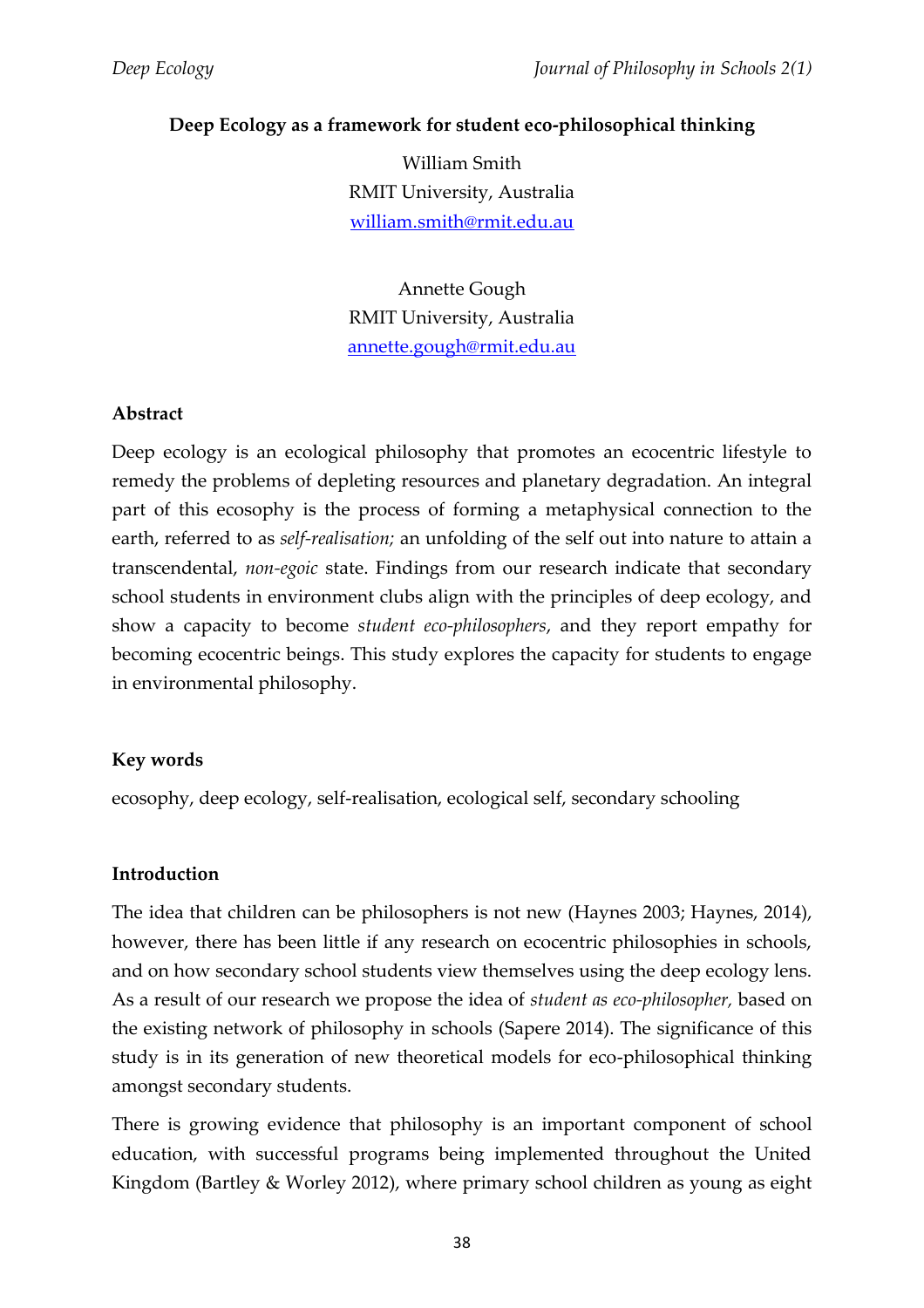years are successfully involved in classroom philosophy (Bartley & Worley 2011), and in Australian schools (Federation of Australasian Philosophy in Schools Association 2014; Victorian Curriculum and Assessment Authority 2014). There is also an active program in the United States for teaching philosophy to children (Teaching Children Philosophy 2014) and a primary school program in ethics in Australia (Primary Ethics 2014). Philosophy has become popular in England where it is claimed that it promotes abstract thinking, the art of discussion, and expands students' vocabulary (Brett 2003). Others have called it the holy grail of education because it creates active, creative and democratic thinking, at the same time as increasing a sense of self-worth in students (Cohen & Naylor 2008).

In this paper we discuss the relevance of ecocentrism to students' lives and propose that students can realise their *ecological self* based on the deep ecology philosophy of Naess (1973). Our investigation of the ecological self derives from *self-realisation* (Naess 1995), a central metaphysical process for deep ecologists that we examine in the context of concepts of the self. The purpose of our study was to investigate student beliefs about ecocentrism and anthropocentrism, and the approach taken was grounded in the *ecologism* of Green political thought (Dobson 2007). Whereas *environmentalism* takes a managerial approach to environmental problems, *ecologism* seeks the existential solution of a radical change to human existence in social and political life, and has the core idea of reframing the relationship humans have to non-human nature to allow for a more sustainable and meaningful life. Our study also followed the critical social research tradition (Harvey 1990) by investigating the contemporary social order of society, an essential feature of the deep ecology platform (Rothenberg 1995). The theoretical framework was underpinned by a critical-dialectical perspective that attempted to uncover social forces that influenced student thinking about their place in the biosphere (Harvey 1990).

# **Deep Ecology**

The deep ecology movement developed in the early 1970s in response to concerns about the lack of connectedness, reciprocity and simplicity in the shallow environmental worldview dominant in Western society. The founder of deep ecology, Arne Naess (1973), outlined its main principles of connectedness to nature, biospherical egalitarianism, wilderness preservation, population management, biodiversity, and reduction of resource use (1973). In the same article Naess argued that *shallow* ecology was a narrow (anthropocentric) science that mainly addressed pollution or other environmental problems that threatened the affluent in society,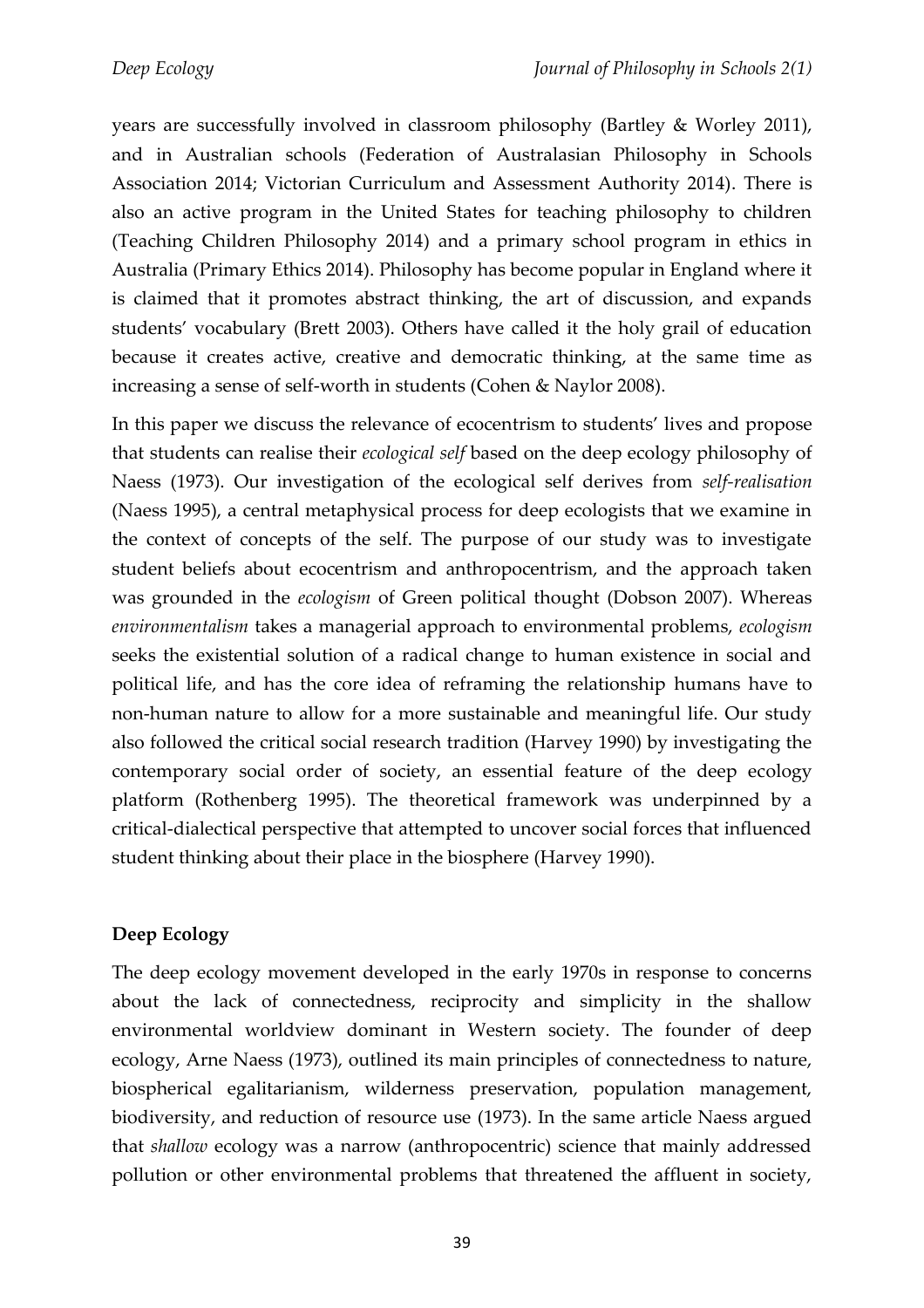whereas lifestyles that protected the earth were *deep* ecology (ecocentrism). Another more metaphysical process in deep ecology, described by Naess as '*self-realization'*, is the deeper questioning of the relationship between the Self (the ecological self) and nature (Fox 1990b). Sometimes this is referred to as an *unfolding* of the Self outwards into the environment (Fox 1990a), and it means moving towards a *oneness* or meaningful life by recognising the intrinsic value of all biological systems (Mathews 1991). Naess did not see this as a moral position but rather saw the connectedness as deriving from a love and respect of all life and of all nature (Fox 1990b), including the inanimate part of ecosystems such as mountains and rivers. For Naess, selfrealisation was moving from the narrow ego to 'as expansive a sense of self as possible' (Fox 1990b, p. 106). Naess was also influenced by Rachel Carson's *Silent spring* (1962) to have a deep humility towards the earth, and cites her as saying that humanity was a 'drop of the stream of life' (Naess & Rothenberg 1989, p. 165).

Naess was not the only scholar to devise an ecosophy; Felix Guattari was also a key figure in the study of ecosophy (Guattari 2000) and his approach of the *three ecologies*  is described as an ecological philosophy that 'engages with the material, social, and ideological "registers" of life' (Greenhalgh-Spencer 2014, p. 324) and is presented as a lens to 'illuminate pedagogical practice'. In our analysis of Guattari's pedagogical usefulness, it does fulfill a role in moving towards valuing the non-human world, but his emphasis on social problems differs from what we see as the more important aspects of deep ecology relating to the metaphysics of the Self. Naess grounded his philosophy in the work of Spinoza (Naess 2005b) and his concept of self-realisation was influenced almost entirely by Gandhi (Naess 1988). Spinoza's monism and Gandhi's *maturation of the self* are key ingredients in the deep ecology platform that provide unique models for embracing ecological philosophy. Deep ecology promotes the complex thinking required for environmental reform and it does this by promoting an ecological consciousness to counter dominant worldviews that threaten the planet (Devall & Sessions 2007).

It is important to establish some pedagogical terrain for deep ecology within the philosophy of education landscape, and the principal foundation is Dewey's dissertation on education and culture (Garrison, Neubert & Reich 2012). The roots of environmental education can be traced to the liberal-progressive philosophy of Dewey (Gough & Gough 2010). According to Garrison et al. (2012), Dewey saw humans as part of nature:

Since his early acquaintance with Hegel, Dewey had realized that nature and culture are not opposite but relational to each other. He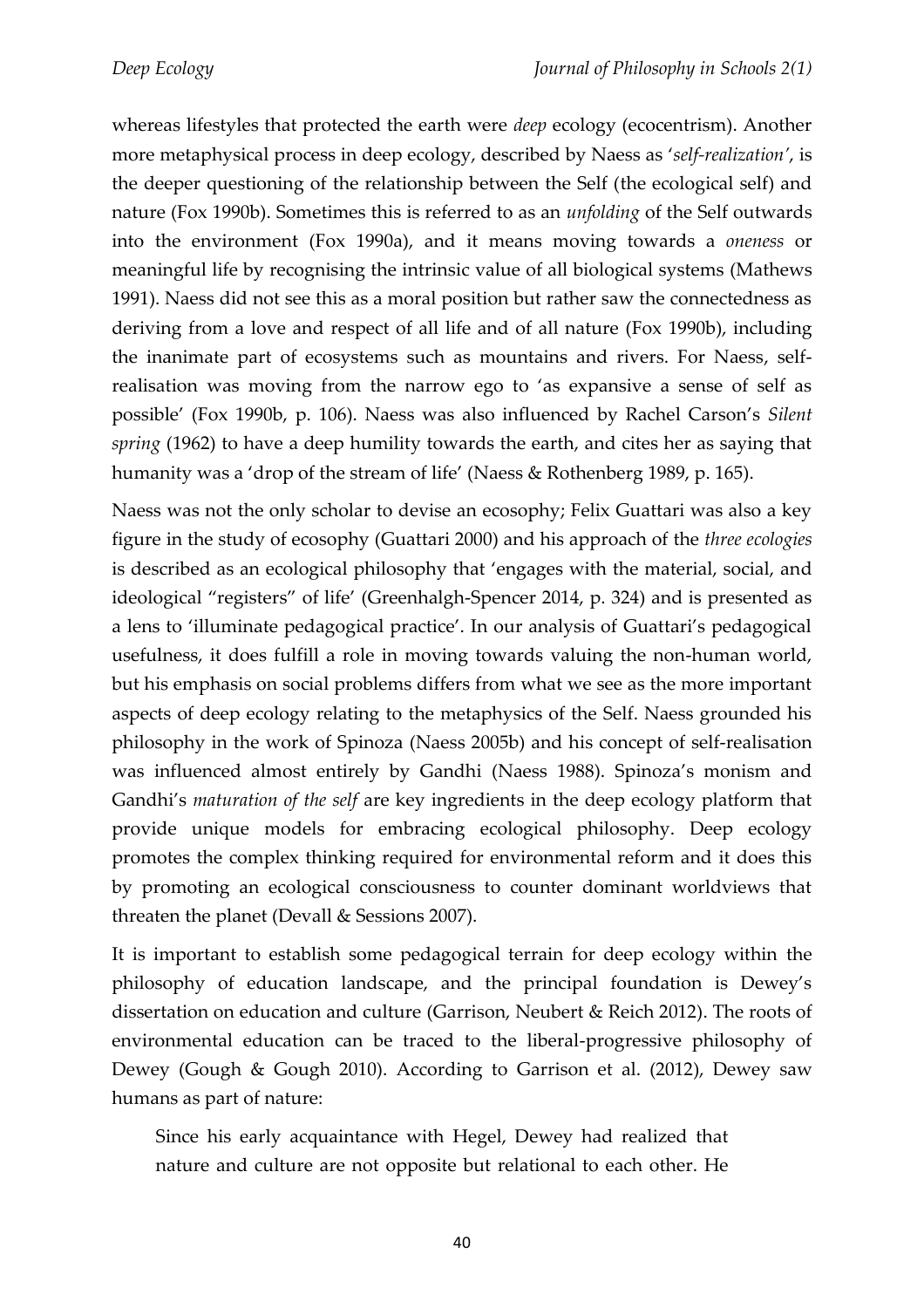was convinced that humans as cultural beings are a part of nature. They act within nature, with it, and partly also against it at the same time. (p. 1)

This view accords with the monism of deep ecology (Naess & Sessions 1995). Dewey also held the view that the individual (or self) is co-evolving with the environment and he viewed the environment as the total of *all* that is experienced by the self. Dewey contributed insight into the *unfolding of the self* by stating that education was an 'unfolding of latent powers towards a definite goal' (Dewey 2012, p. 79). This is seen as a *drawing out* of the student and a developing of the mind, which is not dissimilar to Naess' deeper questioning towards a gestalt state of existence (Naess 2005a). From this perspective, this paper proposes an additional approach to the philosophy of education, one that sees deep ecology as an ecosophy for students willing to focus their minds on metacognition rather than on discipline-based thinking.

We recognise that there is important work on moral education and critical thinking (Lipman 1995), and more recent evidence that the quality and complexity of student responses increases when teachers ask shorter, higher-order questions (Topping & Trickey 2007), particularly when there is a shift from teacher talk to student talk. There is also an array of thinking skills programs, of which Lipman's Philosophy for Children (P4C) is possibly the best known (Trickey & Topping 2004), and collectively they harness skills that are consistent with the deep ecology principles (Naess 1973) and the deep ecology platform (Naess & Sessions 1995). Lipman's pedagogical dimension to philosophy of education, the *community of philosophical inquiry* (Kennedy 2012), lends itself to a similar normative discourse that can be found in deep ecology (Drengson & Devall 2010). Lipman's dialogical speech community, we believe, would work well as a classroom exercise for complex environmental issues that might be emotive and challenging for students to embrace. Our view is that it is necessary for schools to prepare students to be good earth citizens in the face of environmental criticism (Dobson & Bell 2006).

There is a further dimension to deep ecology that requires recognition, and this relates to the idea of *intrinsic value* (Fox 1990b). Defining an intrinsic value for nonhuman nature is one of the central problems of environmental ethics (Callicott 1995), largely because there is an assumption that if only sentient beings can perceive nature (Rolston 1994), then what value does nature have when it is not experienced by humans? Participants in the research study were asked about the value of nature but the full analysis of the topic is beyond the scope of this paper.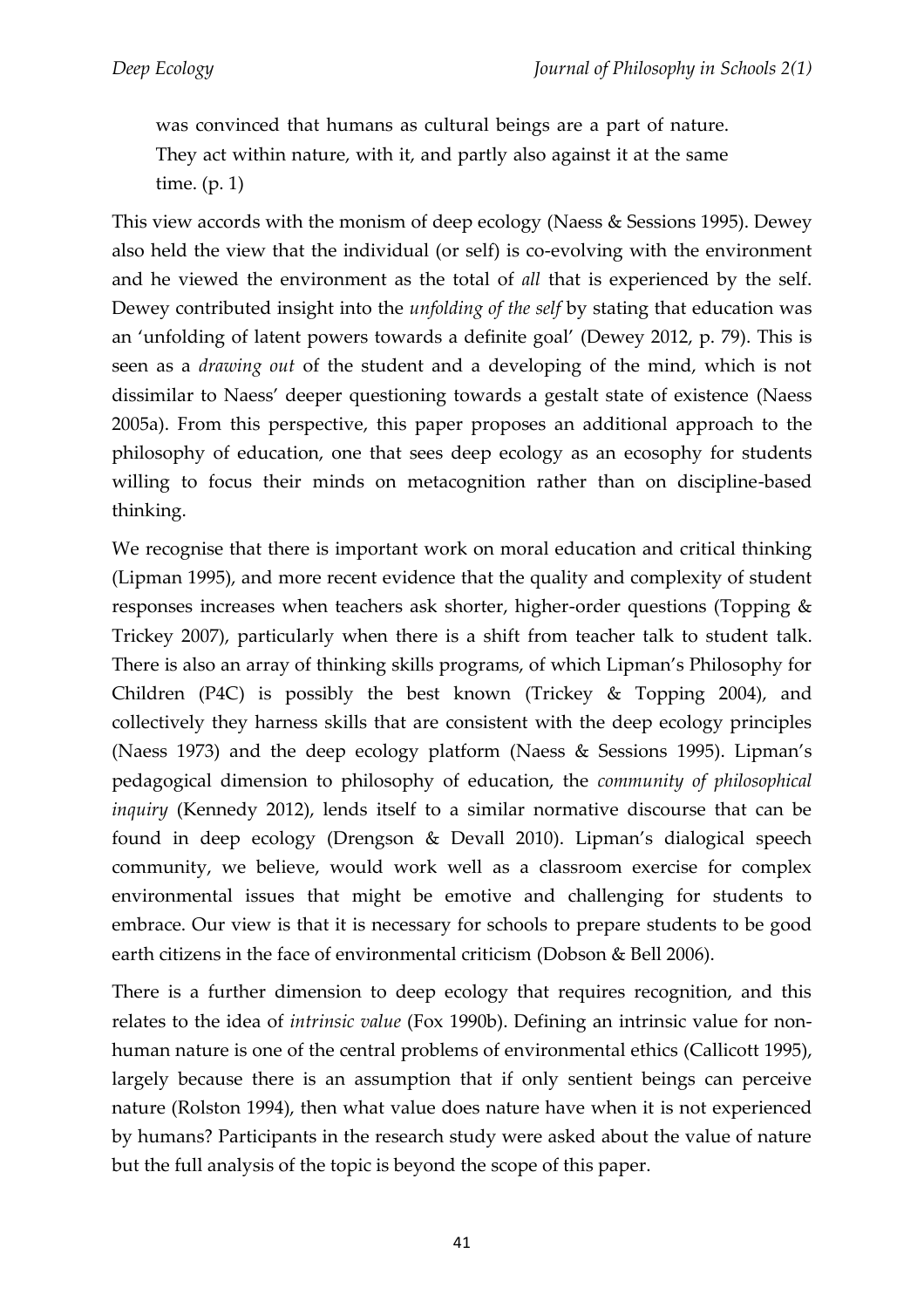$\overline{a}$ 

### **Research study and methodology**

The focus of this study is the responses from nine students and three teachers (including the sustainability coordinator 'Wolf'<sup>1</sup> ) who were interviewed at a mixedgender metropolitan secondary college ('Bunjil'<sup>2</sup> ) in the eastern suburbs of Melbourne. The school was located within the metropolitan region of Melbourne and was unremarkable in the sense that it was not in a disadvantaged demographic region, nor in a prestigious location, and was a government school. We approached the Victorian Association of Environmental Education for member schools that might be interested in a study of deep ecology, and a few schools with strong sustainability initiatives were short-listed. From this list we negotiated cooperation from the school Bunjil (some principals we approached did not wish to be part of the study). Students were drawn from the school's environmental club; i.e. *enviroclub* (with one exception), largely because they were encouraged to do so by the sustainability coordinator, and with the permission of the principal and governmental education department authorities. All of the available enviroclub students participated in the study. The enviroclub is only one of a number of voluntary extracurricular activities (e.g. music, student representative council, sport) competing for student membership. Use of stratified sampling was not possible due to the difficulties in finding a host school, largely because schools receive many requests to conduct research. Semi-structured interview questions are one of the tools of population survey and they can be designed to give either narrow responses or almost completely unstructured responses (Nayar 2014). We aligned more with the latter view, so the semi-structured interview questions were tailor-written for enviroclub students and sustainability coordinators. We used semi-structured interview questions as the basis for flexible interviews allowing for rich responses that enabled us to follow interesting lines of thought (Appendices I and II). We encouraged respondents to elaborate on answers and clarify their thoughts whenever fruitful lines of inquiry emerged during the interview. What is clear from our teacher interviews is that the sustainability coordinators had a clear predisposition for the role and embraced the duties with some passion and commitment. We recorded responses from the students and teachers about the relative value of humans versus the non-human world by asking them if the earth's limited resources should be more equitably shared between humans and the nonhuman and inanimate parts of ecosystems. The research question we addressed looked at evidence for eco-philosophical thinking consistent with the deep ecology

<sup>&</sup>lt;sup>1</sup> Respondents were de-identified by name and gender using the names of stars in the night sky.

<sup>&</sup>lt;sup>2</sup> We used the name of an Indigenous supernatural deity to de-identify the school.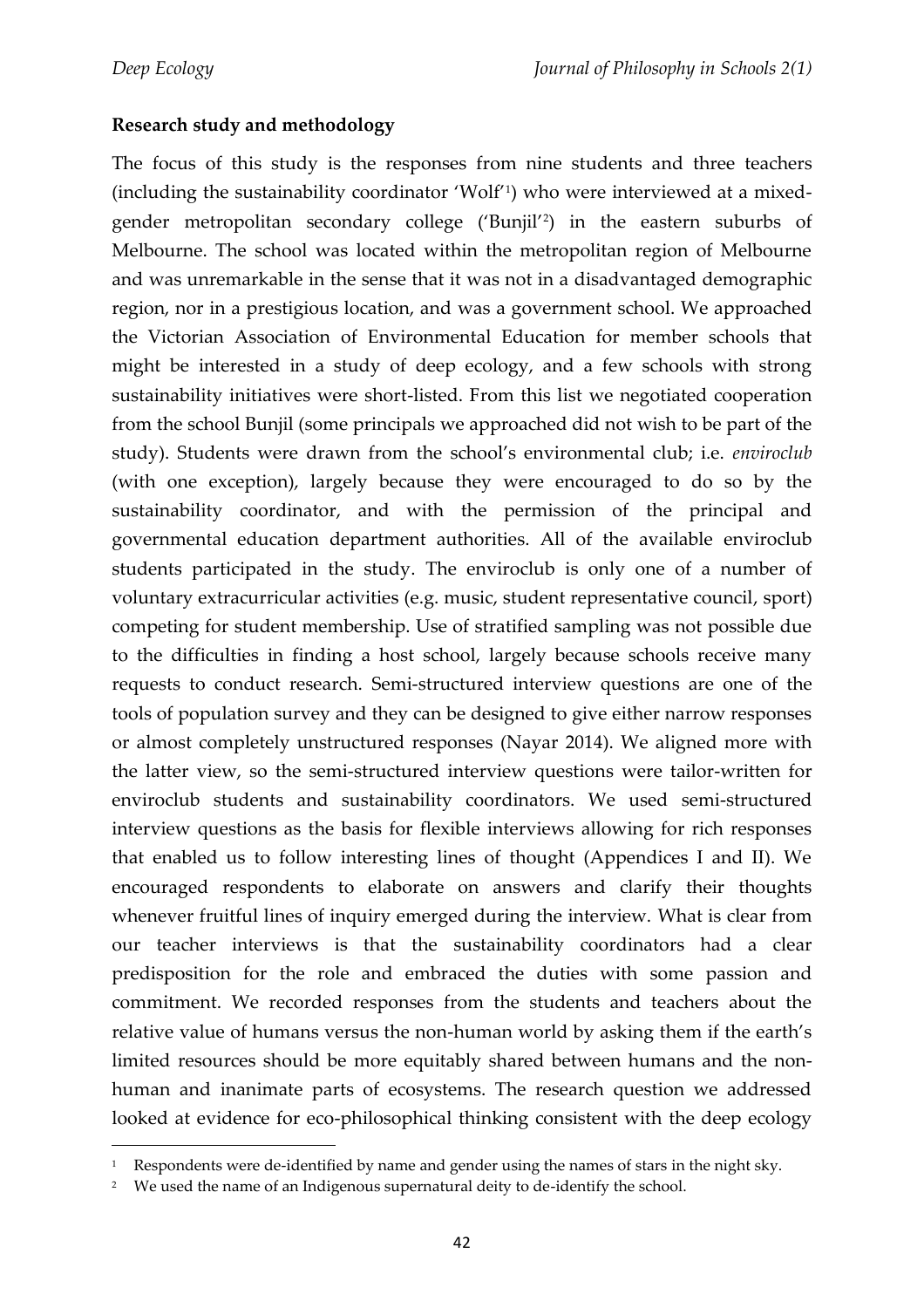philosophy of biospherical egalitarianism (monism), self-realisation, ecological wisdom<sup>3</sup> , biodiversity and anti-neophilia. The respondents were also asked questions about their orientation towards Naess' binary of anthropocentrism versus ecocentrism. However, we devised a modified version modeled on the electromagnetic spectrum, to allow for a range of answers rather than the simple binary responses. We refer to this research device as *The Deep Ecology Spectrum*  (Figure 1). We created this spectrum to give the respondents the option of aligning with a value somewhere along the spectrum. This value represented the degree to which the student thought that humans should sacrifice their use of natural resources for the greater good of all ecosystems. Students were also asked questions about Indigenous land practices and whether the land was managed in a more sustainable and holistic way compared with European settlers.



**Figure 1:** The Deep Ecology spectrum (Copyright HR Smith 2014. Reprinted with permission)

l

The interview data for the students were transcribed, coded and analysed using grounded theory (Glaser & Strauss 1967), modified to facilitate rich, nuanced analysis of the responses (Boeije 2010), then reconstituted into an ontological model (see Figure 2).

<sup>3</sup> Naess describes *ecological wisdom* as the 'deep exploration of our whole lives and context in pursuit of living wisely' and as 'the essence of Socratic inquiry to know ourselves' (Drengson & Devall 2010, p. 19).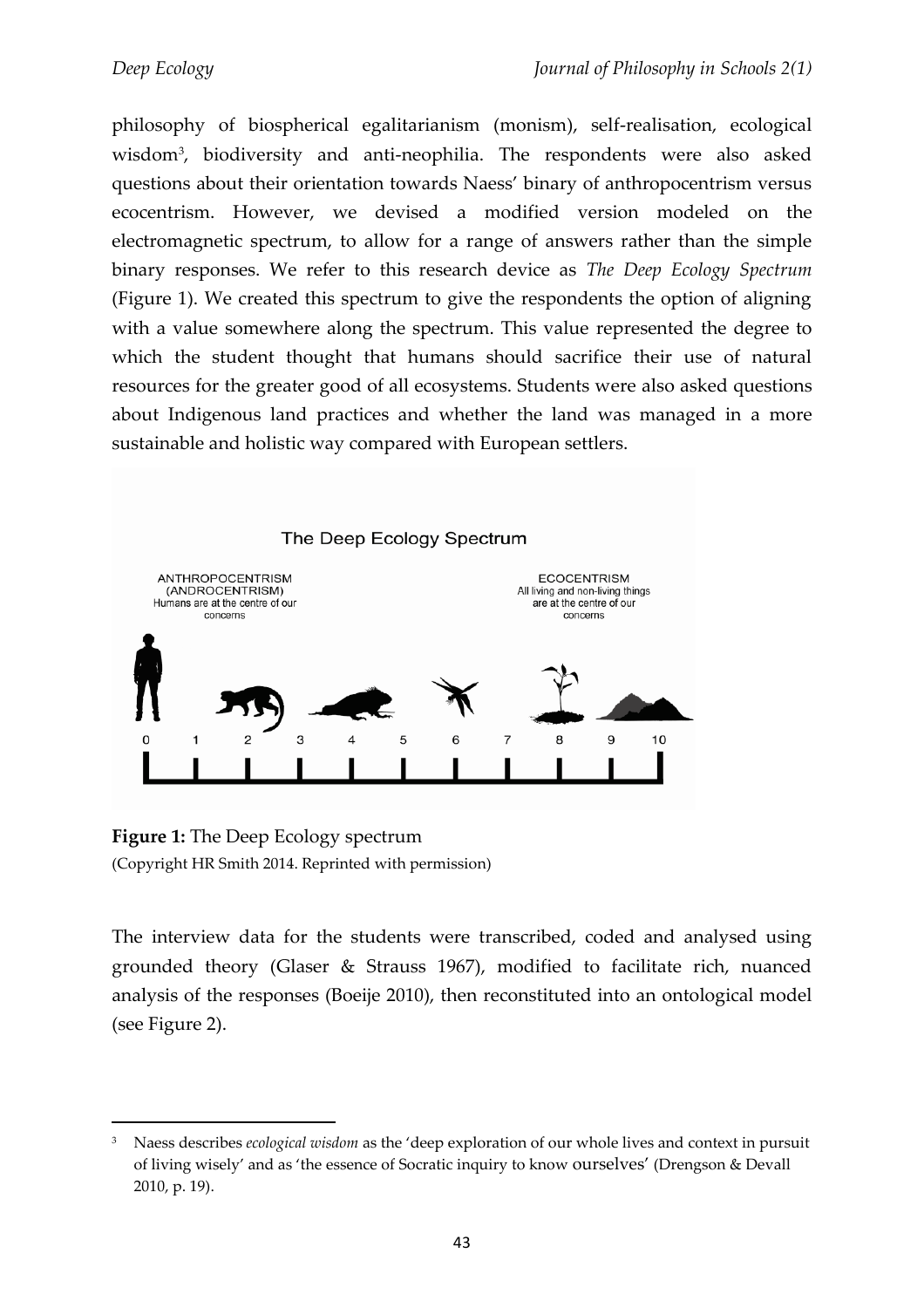# **Findings**

Our research findings to date indicate that the establishment of sustainability clubs and collectives in schools, together with other environmentally-related activities in school and at home, has led to the emergence of a generation of school students that are well informed about key environmental problems. For example, if students had attended a primary school with school-wide sustainability practices, they were predisposed to becoming enviroclub members at Bunjil, even if other clubs were available. Our data also shows that these successes are due largely to the teachers appointed as sustainability coordinators in schools, who drive student immersion into a sustainable culture where the school identifies itself as having a sustainability focus. This identity is promoted throughout the school community by the principal and 'Wolf', and beyond into the wider community via the school website and the media. The students in environment clubs in our research are influenced positively by the sustainability coordinators to have robust views about how to live and how to protect the environment. This paper focuses on the potential of developing a deep ecology philosophy within these students, because they express a level of awareness of environmental issues that separates them from students who choose to stay outside of the sustainability loop (Department of the Environment Water Heritage and the Arts 2010; Szabo & Hedl 2011).

Some students provided evidence of metaphysical responses to the interview questions. The following example was from a Year 9 student:

*00:18:46 'Barnard': Yeah I definitely agree with putting the earth first. It's such a beautiful and unique ecosystem our universe and our world that it should be there for I suppose people of the future to observe so they can admire the beauty of everything. So conserving resources to protect the environment I definitely agree is an important thing. But there is of course the problem of the efficiency of the resources that are like harmful to the environment.*

When asked about what the future holds for us humans, Year 12 student 'Naldisu' responded:

*00:10:41: I think I have to be optimistic because if you keep thinking that the world's going to die, and the future generations won't have anything left that's not the nicest way to think. Because if you come in with the thought that we're all doomed then you're not going to work as hard towards fixing it.*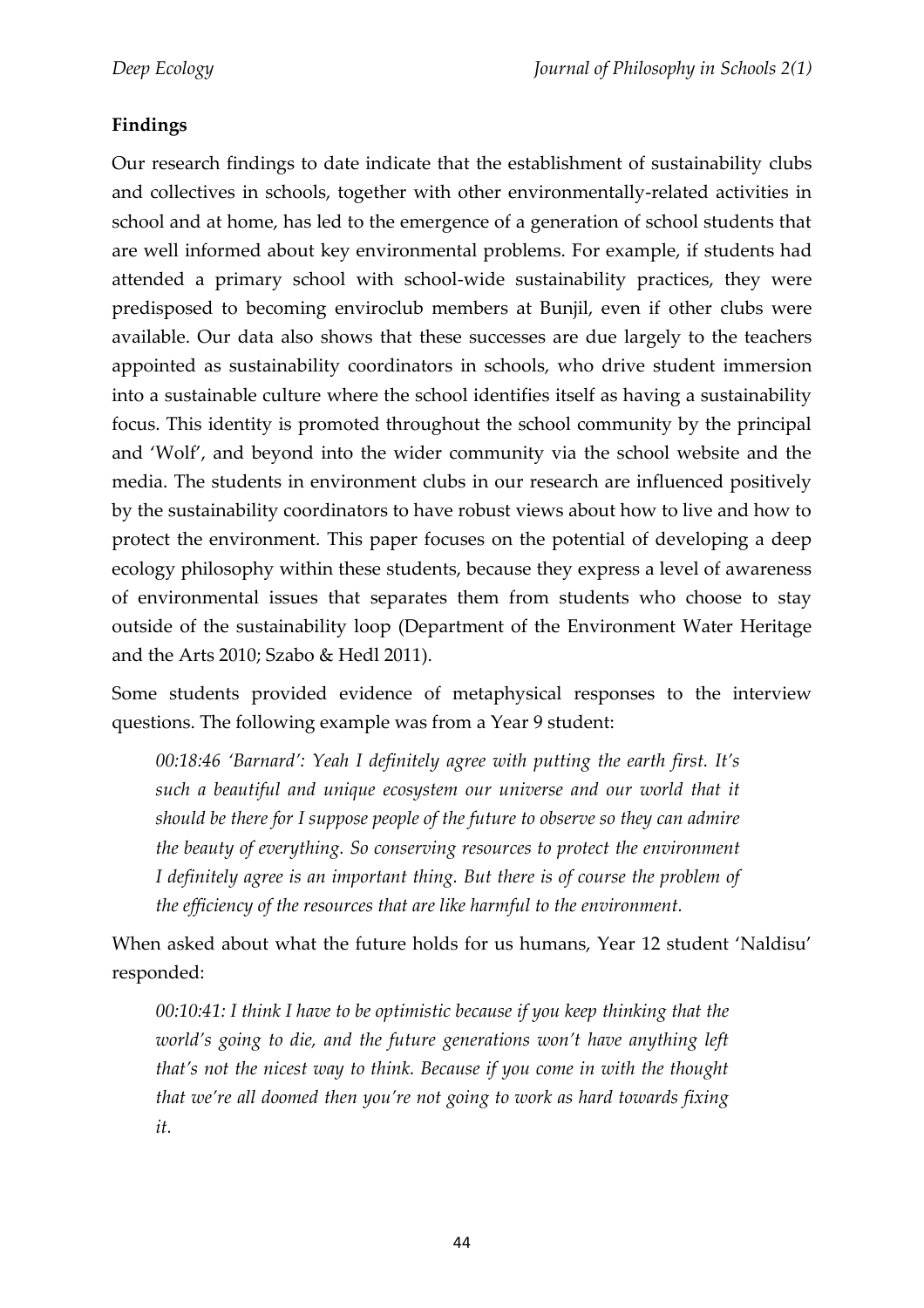The crucial task for eco-philosophers interested in embedding deep ecology in schooling is to prevent it from being seen as a bolted-on imposition on the core curriculum. Our findings indicate that environment club students in schools tend to align with the ecocentric end of the deep ecology spectrum. Using the Deep Ecology Spectrum, where 'zero' equates to anthropocentrism and 'ten' to ecocentrism, students interviewed at Bunjil, scored 6.5. This represents a significant skew towards ecocentrism, but at the same time it indicates that the respondents cannot fully let go of human needs and wants (which could be construed as a social versus ecocentric orientation). This is not the same as Guattari's social ecosophy that consists of 'developing specific practices that will modify and reinvent the ways in which we live as couples or in the family' (2000, p. 34). The responses from students indicate that humans are in a sense on a journey moving from an anthropocentric past towards an ecocentric future. This needs to be explored further to identify the cognitive processes behind the views expressed.

Responses from teachers at Bunjil indicate that they find it difficult to embrace sustainability as a cross-curriculum priority, unless ecology is already part of the core curriculum for their discipline. This was described by Delphinus, the curriculum coordinator at Bunjil, as due to the larger task of implementing the Australian Curriculum across the entire school. This process commenced in 2013 at Bunjil and, at the time of interview in 2014, many teachers were engaged in the transition from old teaching materials to new documentation. There was a clear sense that the curriculum was crowded enough without the cross-curriculum priorities, even if they are part of the Melbourne Declaration that set the foundations for the Australian Curriculum (MCEETYA 2008). Despite this problem of embedding deep ecology in schools, the extra-curricular sustainability projects (solar, water recycling, habitat restoration, energy saving, wetlands, urban forest, *frogbog*) engender traits in students that are reflexive and at times metaphysical. These characteristics are age-dependant and apparently relate to the transition from primary school (Grade Six) into secondary school (Year Seven). The sustainability coordinator Wolf reported that students from feeder primary schools with existing environmental programs often find it difficult to adjust to the secondary school timetable (and hence different teachers and rooms), but they also have more options for extracurricular activity (as pointed out above).

The enviroclub students reported that they contemplate the nature of their own existence, have an acute awareness of their sense of being within the social milieu of the school, and can transcend personal boundaries to other ecosystems and other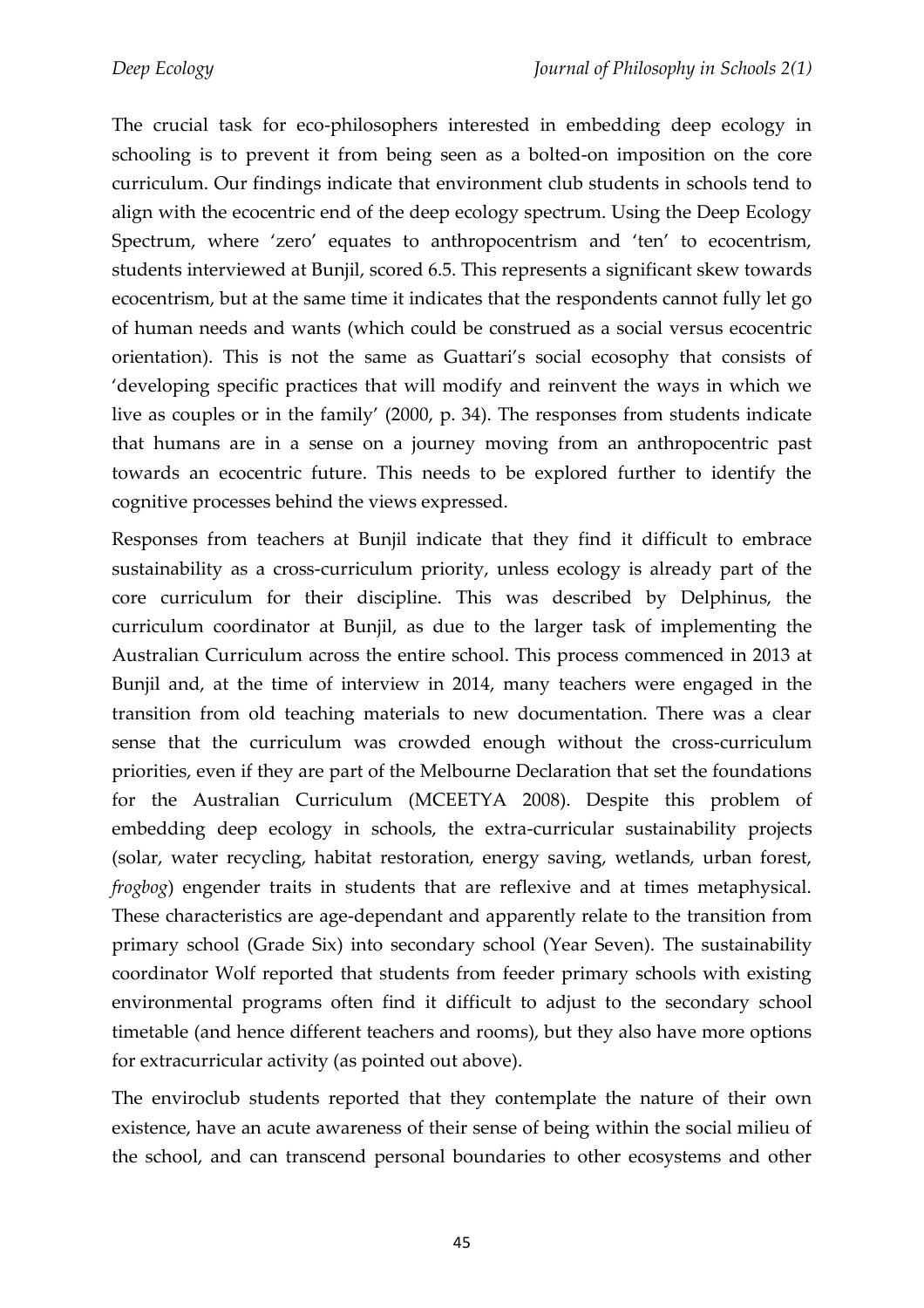creatures. They have a feeling of interconnectedness that aligns well with deep ecology philosophy. Both Wolf and the enviroclub students identified strongly with the club projects and were proud of the many environmental awards won by members of the school community (including Wolf, the principal, and the school at state, national and international levels). This could be construed as elitism but the responses are more aligned to an ecological wisdom as described earlier. It clearly gave students a wider identification with creatures all around the earth and a more highly developed sense of self, consistent with an ecological self.

The teachers and students also hold the view that traditional landowners had a more spiritual and connected existence to land compared with colonising peoples, and that their collective knowledge is a valuable epistemological resource that all humans can draw upon if we are to lead an ecocentric existence.

# **Discussion – A framework for eco-philosophical thinking**

We have developed an ontological model to explain the student social milieu and how the students transform into eco-philosophical entities (Figure 2). The model sees all of the entities (beings) in the students' lives as contributing to a social influence or *vector* (force acting in a direction) that changes their existence and thoughts. The social vector of influence might be interpreted as the net effect of factors that might compete against enviroclub (e.g. student representative council, Year 12 exams) versus those factors that might enhance membership of enviroclub (early years exposure to sustainability at primary school). The sustainability coordinator, Wolf, is a central figure who *walks the talk,* and is universally seen as an exemplar by the students, thus contributing to the social vector of influence. There might be some tensions from staff outside the sustainability milieu because they perceive it as impinging on the core business of classroom teaching, and this aspect needs further investigation, but this does not produce a negative vector of influence. Bunjil provides significant support (both financial and time allocation) to Wolf's position and there is strong support from parents and the school council for the sustainability program. In the two-way flux where the students engage in self-realisation, we propose this metaphysical 'oscillation' as a thought exercise where the students allow nature to come into the fold of their consciousness, and then they in turn become expansive throughout nature by dissolving any boundaries between the self and the non-self. Naess' description of self-realisation is built on Gandhi's rejection of the narrow ego, attainment of a 'supreme or universal Self' (1988, p. 25), and through the wider identification with nature (1988). Naess elaborates (1988, p. 20);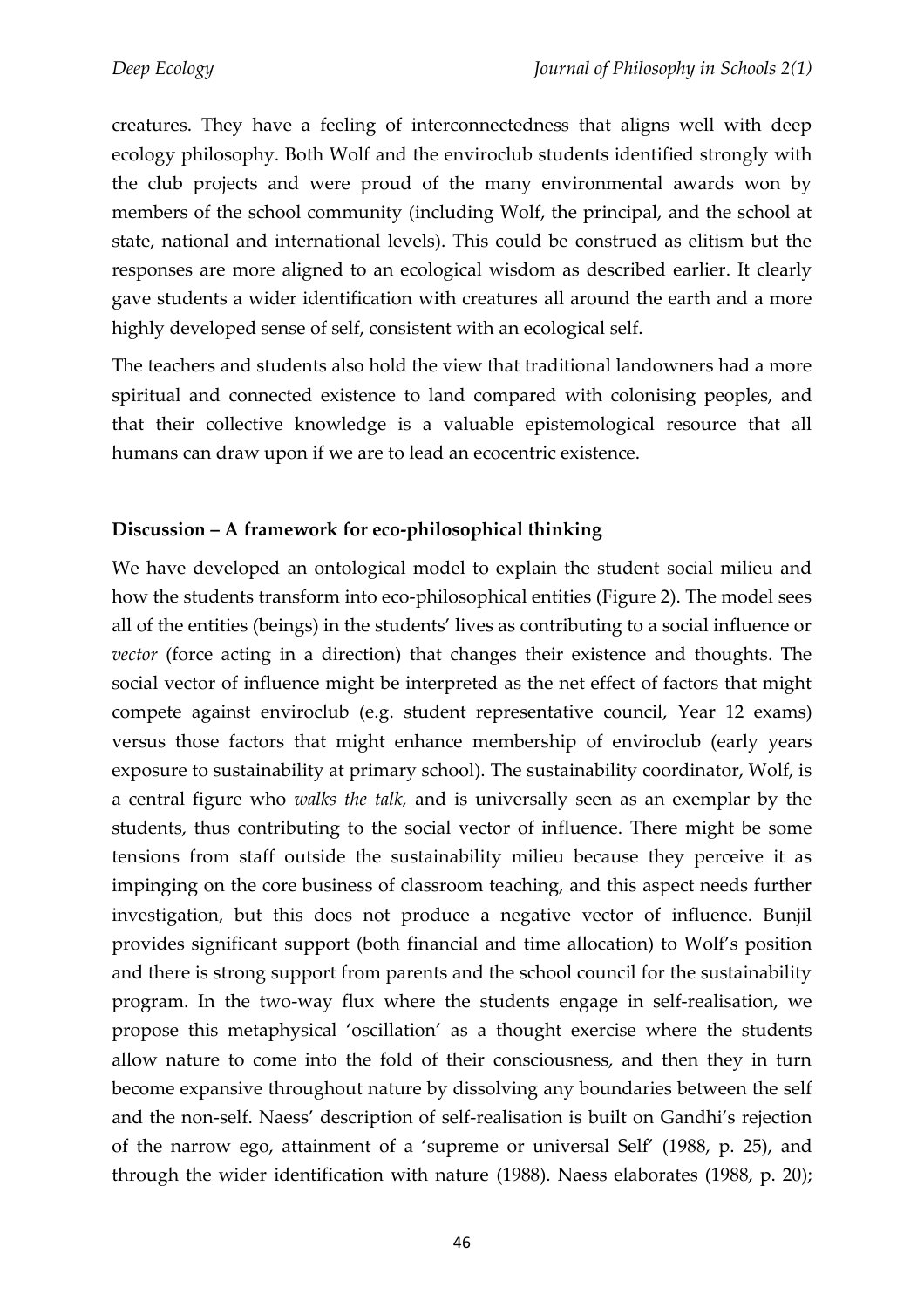'The joy and meaning of life is enhanced through increased self-realisation, through the fulfilment of each being's potential'. Our model in Figure 2 proceeds on to a social psychological model of the student exercising agency over their own existence on the one hand (De Lamater, Myers & Collett 2015), and embracing the epistemological and spiritual approaches of Indigenous peoples to the earth on the other hand. Once the student abandons the narrow ego and moves from the social to the ecological self, there is an ultimate version of the self that is indistinguishable from the non-human ecosystem.



# Eco-philosophical model for student as eco-philosopher

**Figure 2:** The ontological basis for Student as Eco-philosopher

The personal vector of agency we propose is the actualisation of Naess' selfrealisation to achieve a non-egoic state, and this is effectively the monism that Naess (2005b) adopted from Spinoza, where the delineation between self and non-self no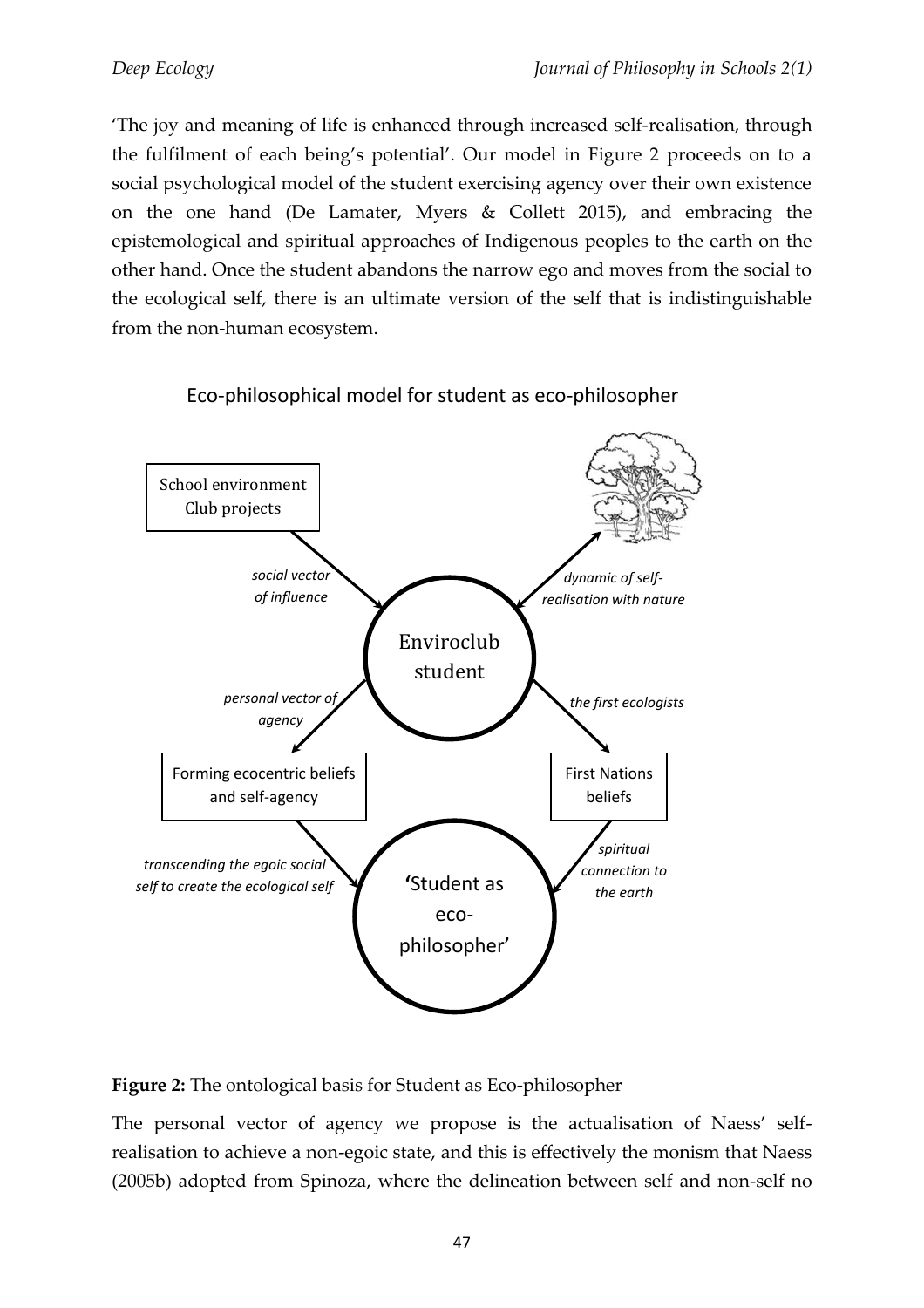longer exists. Interconnectedness with the environment underpins the development of an ecological self (Mathews 1991), which Naess interprets as occurring when 'things strive to increase their level of being in themselves, to increase their power, to increase their level of freedom' (Drengson & Devall 2010, p. 274). The vector along the line of the *first ecologists* has its origins in the view by some anthropologists that 'we open our minds and our bodies to other people's epistemologies' (Rose 2007, p. 88), and that we need to 'question our modern sense of the real', to overcome the 'pervasive anthropocentrism in modernity' (Apffel-Marglin 2011, p. 13). Turning to other cultures is inherent in the Aboriginal and Torres Strait Islander crosscurriculum priority of the Australian Curriculum, but how the spiritual connection to the earth is addressed is open to interpretation by teachers. Most of the world's peoples live in non-cosmopolitan, non-modern places and rely upon ritual and traditional knowledge to lead rich and rewarding lives (Apffel-Marglin 2011). It made sense to include this topic in the semi-structured interview questions and our data show that student and teacher beliefs support traditional knowledge being integral to the concept of student as eco-philosopher. Our data show that respondents believe that Australian aboriginal peoples are closely connected to the land, and that this relationship to country led to more sustainable land management practices compared to European settlement.

The study reveals that secondary students in an environment club have an understanding of the various, complex factors at play in our world that are affecting both the natural environment and their own biographical trajectories. They are aware of the social norms for their age group and how these norms influence lifestyle and consumer behavior that might negatively impact on the limited resources of the earth. They have a distinct awareness of their unique position within the school community, a state of mind that is generally altruistic and ego free. This was not a result that we pre-empted in our interview questions nor selfreported by the students. The observation was derived from the field notes taken in addition to the audio transcripts. Environmental disasters on the opposite side of the planet adversely affected the students and this was driven by a concern for wild animals. The students were able to reflect upon their place within their own families, as well as within the school community, and they used this to create their ecological selves as well as robust eco-philosophical views. We postulate that this ontological analysis of the data is a central feature of student lives and that this is important to the concept of student as eco-philosopher.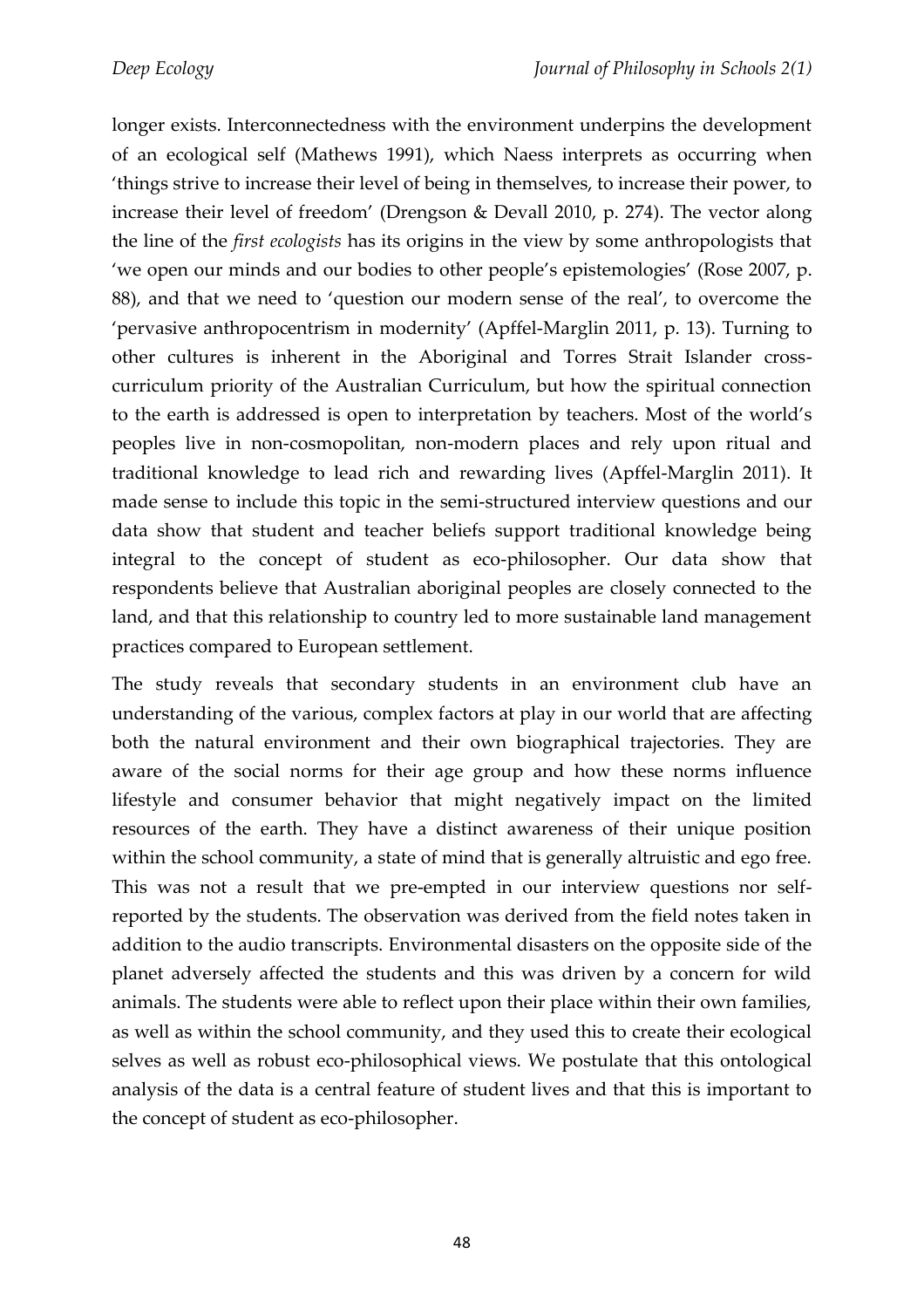# **Conclusion**

In this paper we developed a theoretical model for the student as eco-philosopher, based on the findings from our research with students and teachers in a Victorian state secondary school. Our research indicates that students in secondary schools can embrace philosophy at abstract levels, and that this proposition is supported by responses from students in our cohort school. We also show that, whilst Naess's selfrealisation is a metaphysical experience that not all scholars would agree can easily be defined, the notion of self and the abstract sense of being are concepts that young people can and do embrace. We conclude from our work that these students reflect upon their existence within the ecological world and generate an environmental philosophy that is robust, personal and well developed. In the process of developing an ecological self, the students demonstrate attributes towards becoming the student as eco-philosopher. Schools should be encouraged to establish environment clubs and provide opportunities for students to engage in self-realisation that enables them to develop their ecological selves.

#### **References**

- Apffel-Marglin, F (2011) *Subversive spiritualities. How rituals enact the world.* Oxford University Press, New York, NY.
- Bartley, G & Worley, P (2011) Primary school philosophy. *Philosophy Now Radio Show #13.* Resonance FM, London, 26 October.
- Bartley, G & Worley, P (2012) Philosophy in education with Peter Worley, Michael Hand and Stephen Boulter. *Philosophy Now Radio Show #30*. Resonance FM, London, 13 March.

Boeije, H (2010) *Analysis in qualitative research*. SAGE, Los Angeles, CA.

- Brett, M (2003) Philosophy 4 Skool. *The Philosopher,* 91(2). [http://www.the](http://www.the-philosopher.co.uk/philinschool.htm)[philosopher.co.uk/philinschool.htm](http://www.the-philosopher.co.uk/philinschool.htm)
- Callicott, JB (1995) Intrinsic value in nature: A metaethical analysis. *The Electronic Journal of Analytic Philosophy,* 3(Spring). <http://ejap.louisiana.edu/EJAP/1995.spring/callicott.abs.html>

Carson, RL (1962) *Silent spring*. Houghton Mifflin, Boston, MA.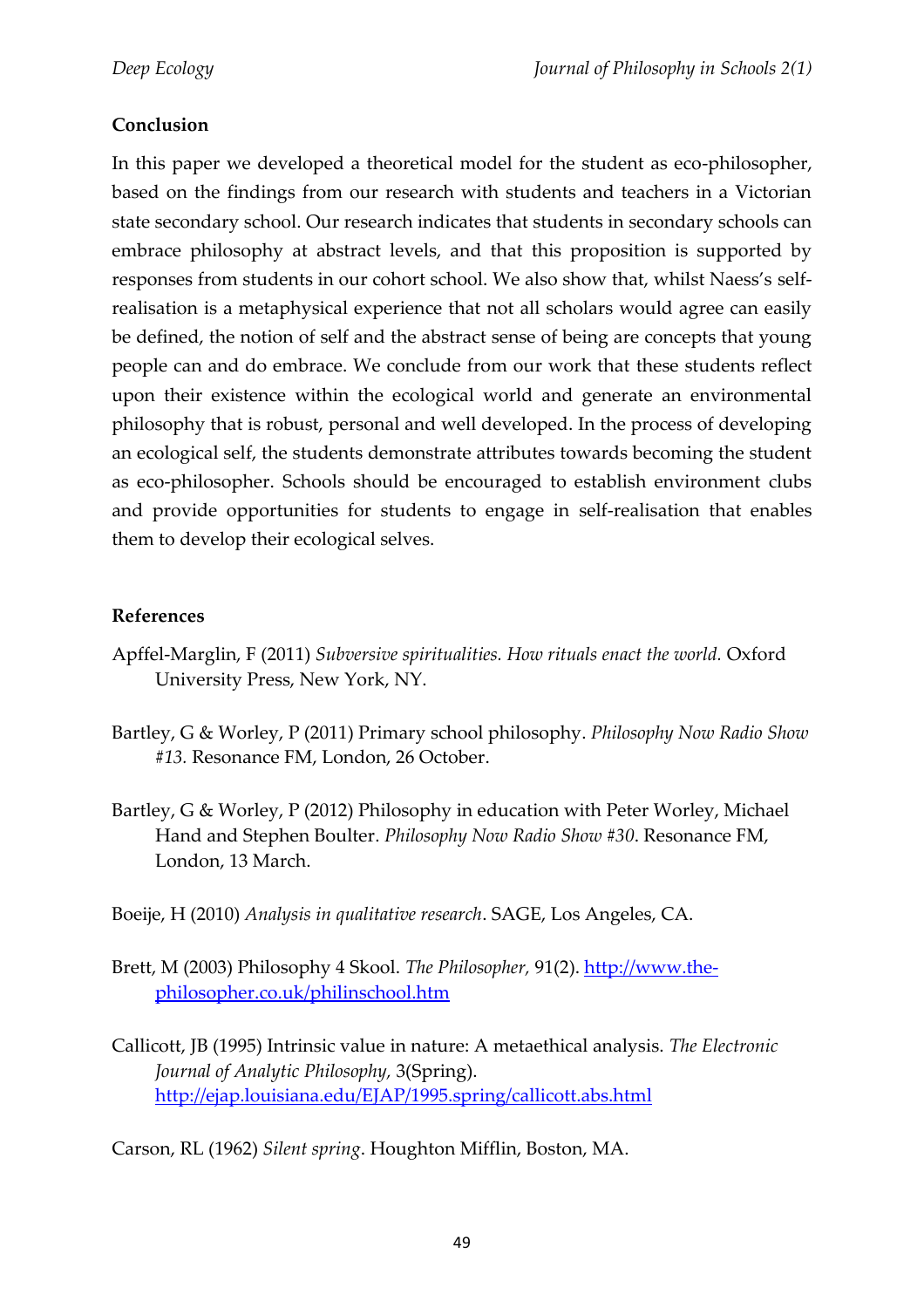- Cohen, M & Naylor, L (2008) Philosophy in schools. *The Philosopher,* 96(1). <http://www.the-philosopher.co.uk/p4cgallions.htm>
- De Lamater, JD, Myers, DJ & Collett, JL (2015) *Social psychology*. 8th edn, Westview Press, Boulder, CO.
- Department of the Environment Water Heritage and the Arts (2010) *Evaluation of operational effectiveness of the Australian sustainable schools initiative. Final report*. Department of the Environment Water Heritage and the Arts, Sydney.
- Devall, B & Sessions, GS (2007) *Deep ecology: Living as if nature mattered*. Gibbs Smith, Layton, UT.
- Dewey, J (2012) *Democracy and education*. Start Publishing, New York, NY.
- Dobson, A (2007) *Green political thought*. 4th edn, Routledge, London.
- Dobson, A & Bell, D (2006) Introduction. In A Dobson & D Bell (eds), *Environmental citizenship*. The MIT Press, Cambridge, MA, pp. 1-18.
- Drengson, A & Devall, B (eds) (2010) *The ecology of wisdom. Writings by Arne Naess*. Counterpoint, Berkeley, CA.
- Federation of Australasian Philosophy in Schools Association (2014) *FAPSA Home page*. Viewed 23 August 2014. [http://fapsa.org.au](http://fapsa.org.au/)
- Fox, W (1990a) On the interpretation of Naess's central term "self-realization". *The Trumpeter Journal of Ecosophy,* 7(2), pp. 98-101.
- Fox, W (1990b) *Toward a transpersonal ecology: Developing new foundations for environmentalism*. Shambala, Boston, MA.
- Garrison, J, Neubert, S & Reich, K (2012) *John Dewey's philosophy of education. An introduction and recontextualization for our times*. Palgrave MacMillan, New York, NY.
- Glaser, BG & Strauss, AL (1967) *The discovery of grounded theory. Strategies for qualitative research*. Aldine, Chicago, IL.
- Gough, A & Gough, N (2010) Environmental education. In C Kridel (ed) *The encyclopedia of curriculum studies*. SAGE, Thousand Oaks, CA, pp. 339-343.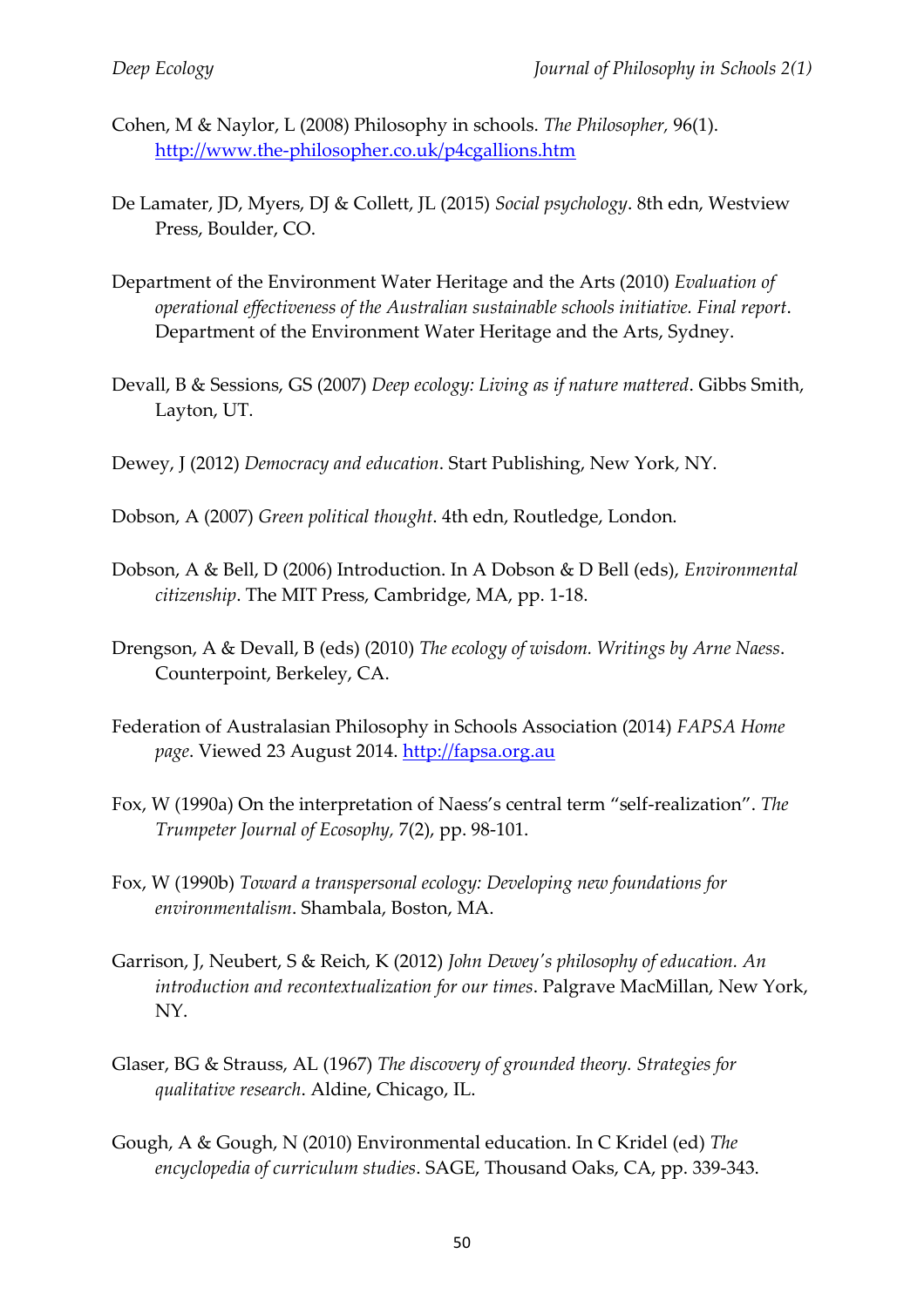- Greenhalgh-Spencer, H (2014) Guattari's ecosophy and implications for pedagogy. *Journal of Philosophy of Education,* 48(2), pp. 323-338.
- Guattari, F (2000) The three ecologies. (trans I Pindar & P Sutton), The Athelone Press, London, UK.
- Harvey, L (1990) *Critical social research*. Uwin Hyman, London, UK.
- Haynes, F (2014) Teaching children to think for themselves: From questioning to dialogue. *Journal of Philosophy in Schools,* 1(1), pp. 131-146.
- Haynes, J (2003) *Children as philosophers: Learning through enquiry and dialogue in the primary classroom*. Routledge, London.
- Kennedy, D (2012) Lipman, Dewey, and the community of philosophical inquiry. *Education and Culture,* 28(2), pp. 36-53.
- Lipman, M (1995) Moral education higher-order thinking and philosophy for children. *Early Child Development and Care,* 107(1), pp. 61-70.
- Mathews, F (1991) *The ecological self*. Routledge, London.
- Ministerial Council on Education Employment Training and Youth Affairs (2008) *Melbourne Declaration on educational goals for young Australians*. Carlton South, Victoria.
- Naess, A (1973) The shallow and the deep, long-range ecology movement. A summary. *Inquiry,* 16(1), pp. 95-100.
- Naess, A (1988) Self realization: An ecological approach to being in the world. In J Seed, J Macy, P Fleming & A Naess (eds), *Thinking like a mountain: Towards a council of all beings*. New Society Publishers, Philadelphia, PA, pp. 19-30.
- Naess, A (1995) Self-realization. An ecological approach to being in the world. In G Sessions (ed), *Deep ecology for the 21st century. Readings on the philosophy and practice of the new environmentalism*. Shambala, Boston, MA, pp. 225-239.
- Naess, A (2005a) Gestalt thinking and Buddhism. In HG Glasser & A Drengson (eds), *The selected works of Arne Naess*, vol. 8. Springer Netherlands, pp. 1839- 1849.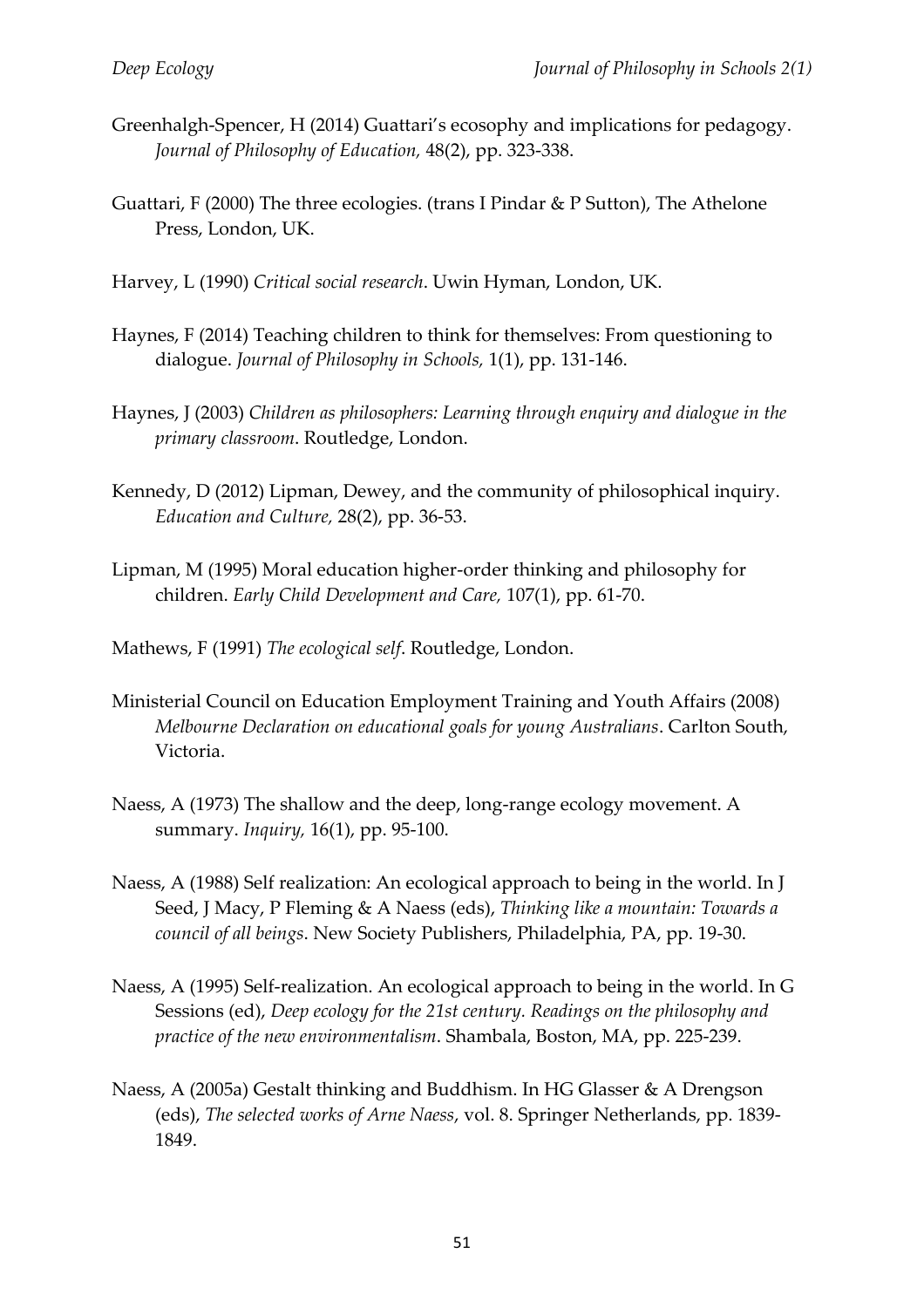- Naess, A (2005b) Spinoza and attitudes toward nature. In HG Glasser & A Drengson (eds), *The selected works of Arne Naess*, vol. 10. Springer, Netherlands, pp. 2647- 2661.
- Naess, A & Rothenberg, D (1989) *Ecology, community and lifestyle. Outline of ecosophy*. New York, NY.
- Naess, A & Sessions, G (1995) Platform principles of the deep ecology movement. In A Drengson & Y Inoue (eds), *The deep ecology movement. An introductory anthology*. North Atlantic Books, Berkeley, CA, pp. 49-53.
- Nayar, PK (2014) *Posthumanism*. Polity Press, Cambridge, UK.
- Primary Ethics (2014) *Primary ethics: Just think about it*. <http://www.primaryethics.com.au/>
- Rolston, H (1994) Value in nature and the nature of value. In R Attfield & A Belsey (eds). *Philosophy and the natural environment*, Cambridge University Press, Cambridge, pp. 13-20.
- Rose, DB (2007) Recursive epistemologies and an ethics of attention. In J-GA Goulet & BG Miller (eds), *Extraordinary anthropology*. University of Nebraska Press, Lincoln, NE, pp. 88-102.
- Rothenberg, D (1995) A platform of deep ecology. In A Drengson & Y Inoue (eds), *The deep ecology movement: An introductory anthology*. North Atlantic Books, Berkeley, CA, pp. 155-166.
- Sapere (2014) *Sapere. Philosophy for children, colleges, communities*. Viewed 12 November 2014. [http://www.sapere.org.uk](http://www.sapere.org.uk/)
- Szabo, P & Hedl, R (2011) Advancing the integration of history and ecology for conservation. *Conservation Biology,* 25(4), pp. 680-687.
- Teaching Children Philosophy (2014) *Main page*. Viewed 6 August 2104. [http://www.teachingchildrenphilosophy.org/wiki/Main\\_Page](http://www.teachingchildrenphilosophy.org/wiki/Main_Page)
- Topping, KJ & Trickey, S (2007) Impact of philosophical enquiry on school students' interactive behaviour. *Thinking Skills and Creativity,* 2(2), pp. 73-84.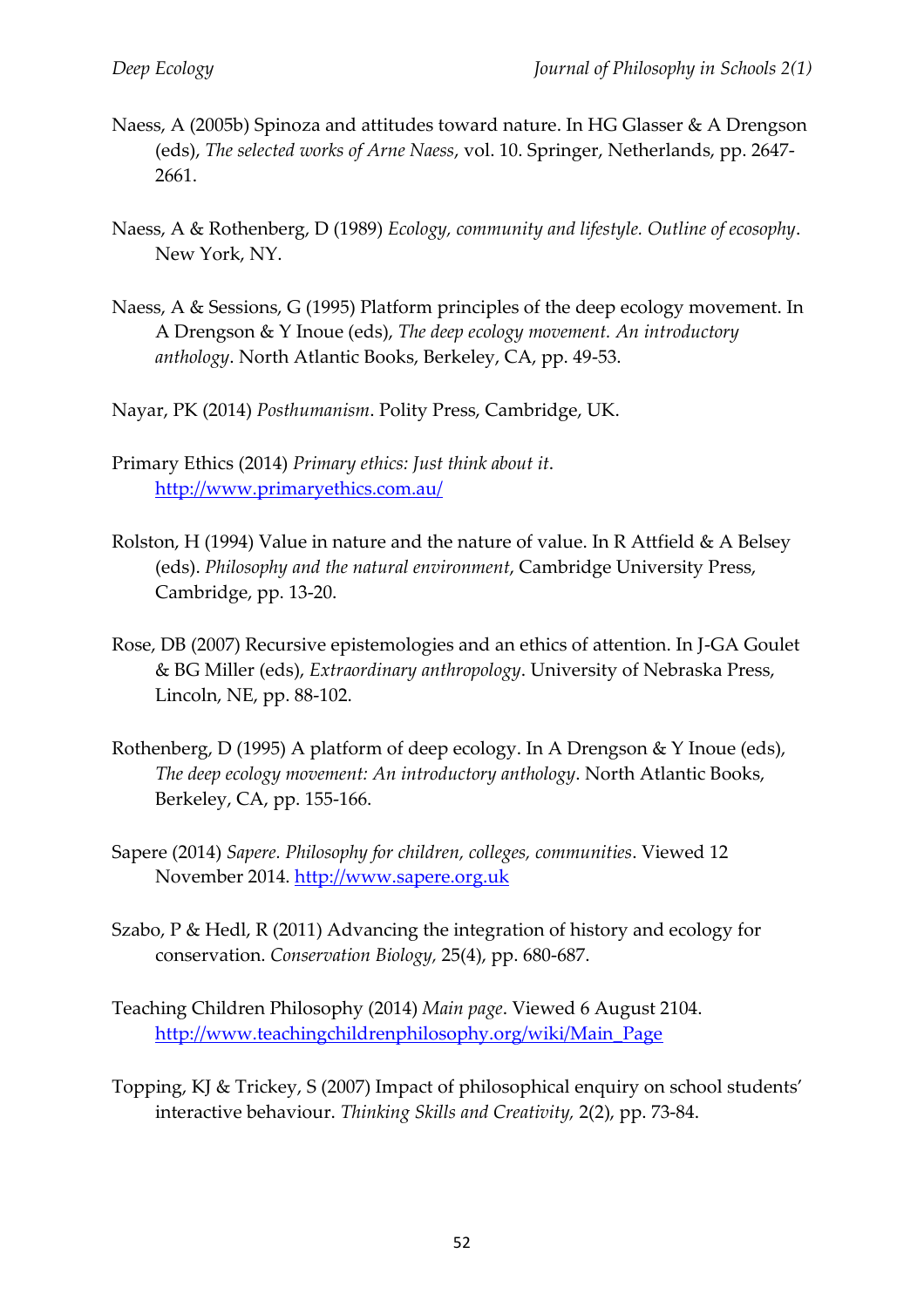- Trickey, S & Topping, KJ (2004) 'Philosophy for children': A systematic review. *Research Papers in Education,* 19(3), pp. 365-380.
- Victorian Curriculum and Assessment Authority (2014) *Philosophy*. Viewed 23 August 2014..

[http://www.vcaa.vic.edu.au/Pages/vce/studies/philosophy/philosophyindex.as](http://www.vcaa.vic.edu.au/Pages/vce/studies/philosophy/philosophyindex.aspx)  $\mathbf{p}$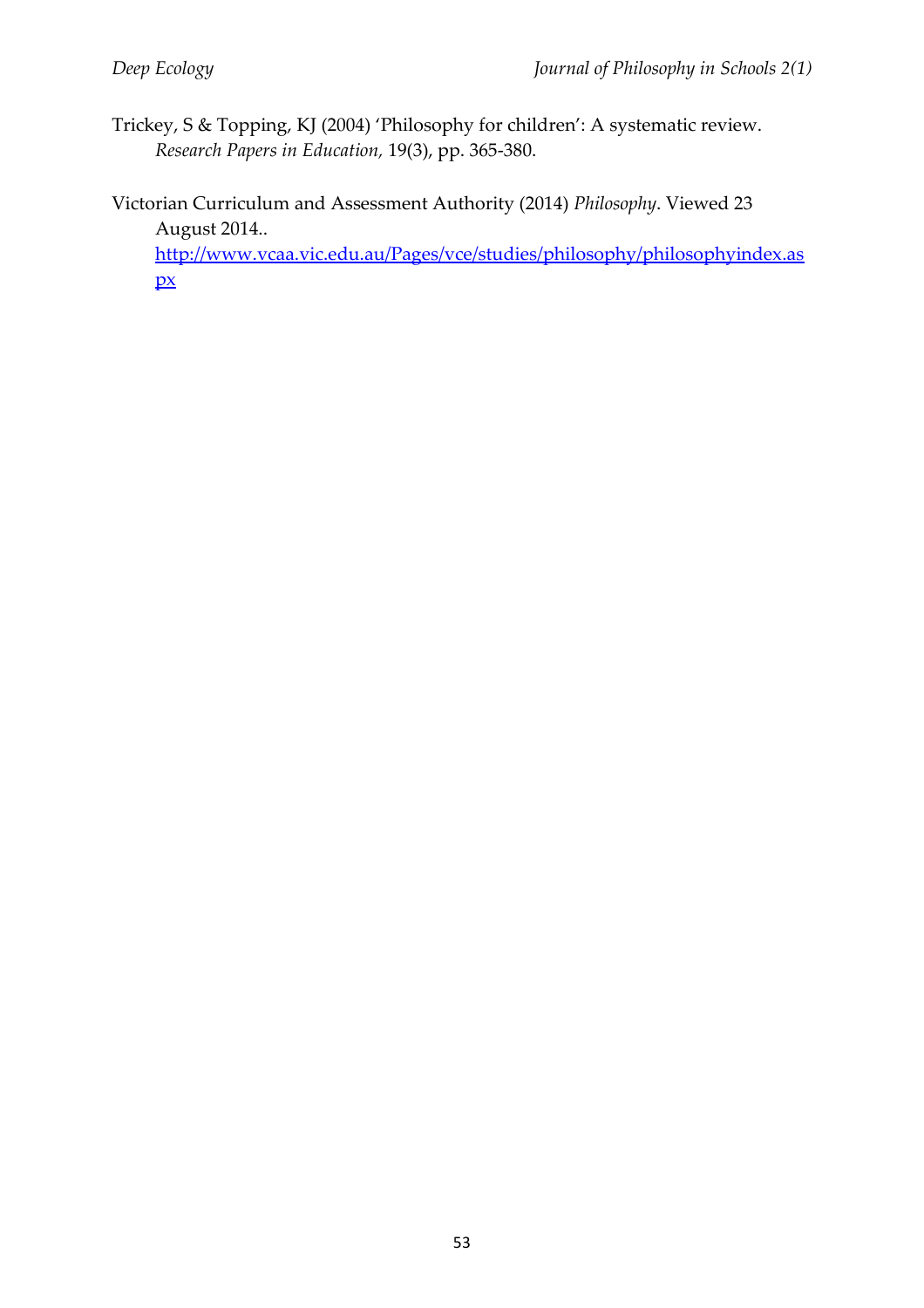# **Appendix I: Student Interview**

### **Deep Ecology and Secondary Schooling project**

#### **List of questions for students**

#### **Semi-structured interview**

- Q1. Can you tell me what motivates you to be involved in sustainability and perhaps a little bit about yourself?
- Q2. How does it make you feel when you work on an environmental problem and end up either solving or reducing the problem?
- Q3. Does working towards a solution make you think differently, more carefully about what impact you and the people around you have on the planet?
- Q4. Thinking overall, about teachers and other students, if some don't really care that much about the environment, how do you think and feel about that?
- Q5. Some people try to solve environmental problems just so that we can have more resources for humans. What do you think?
- Q6. Some people called *Deep Ecologists* think we should not keep using more and more resources, and should put the Earth first. What do you think?
- Q7. Does being involved in sustainability change the way you think in general? Are you more inclined to be critical if you think an action is harmful to the Earth?
- Q8 Some researchers believe that Aboriginal Peoples and Native Americans had a more spiritual and stronger relationship to the land and they took better care of the land. Do you agree or disagree? Can we learn from this?
- Q9. Do you agree with the idea that First Nations Peoples (Aboriginal) can be described as the *first ecologists*?
- Q10. Are many of the teachers at the school as keen on sustainability as Mr. 'Aldebaran'?
- Q11. You will be shown a picture of the DES (deep ecology spectrum) scale. Can you tell me where on this line you might situate yourself with 1 = anthropocentric (humans first) and 10 = ecocentric (earth first)? THIS DIAGRAM WILL BE EXPLAINED TO YOU AT INTERVIEW.